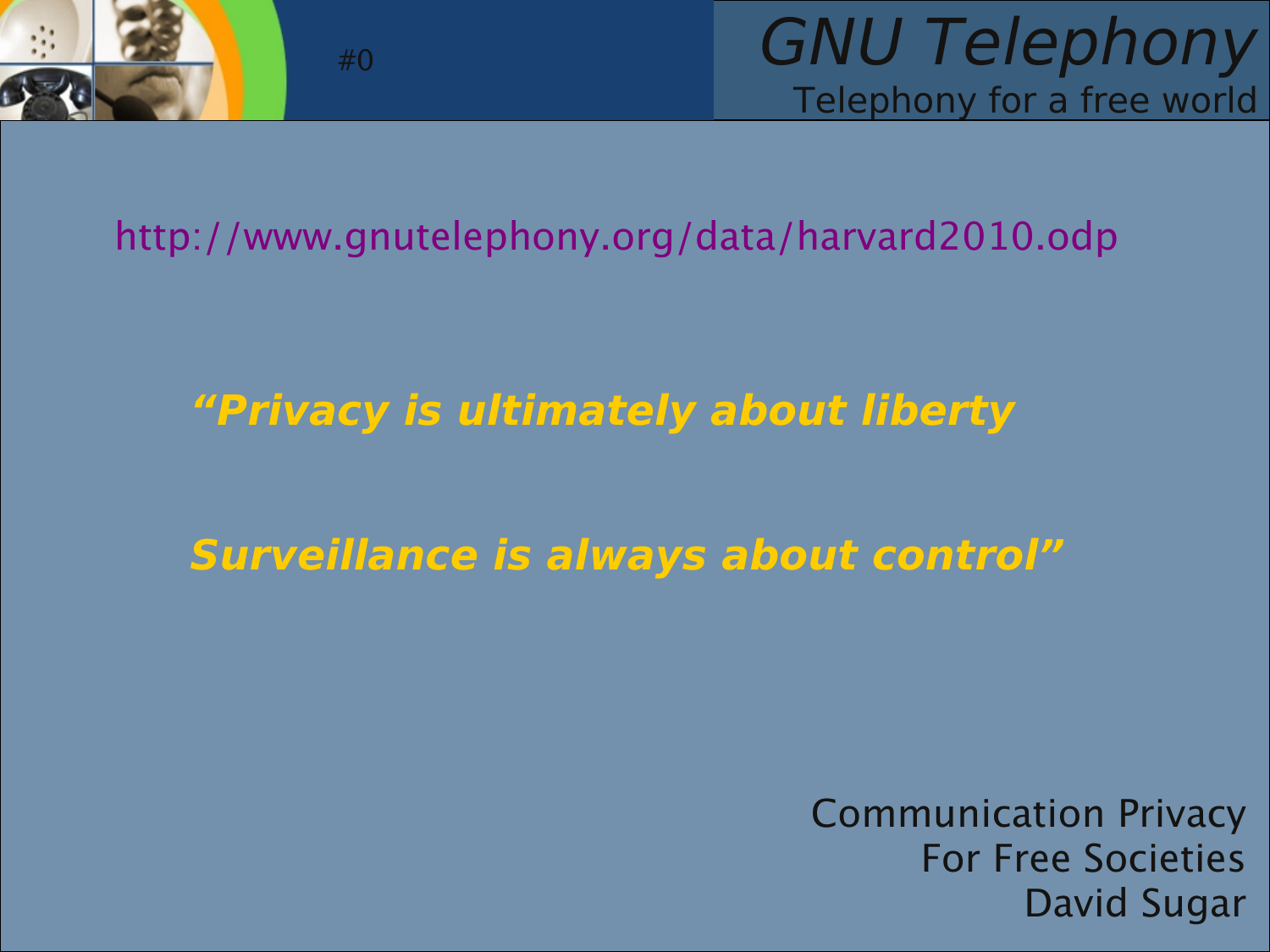

#### **SECURE CALLING PROJECT GOALS:**

#1

**To empower people, individually and collectively, to communicate and collaborate privately and securely in realtime worldwide**

**To establish secure communications as the default communication infrastructure**

**To enable secure anonymous communication worldwide and protect users who exercise their basic human freedom of privacy**

**To provide secure communication services universally on all computing platforms**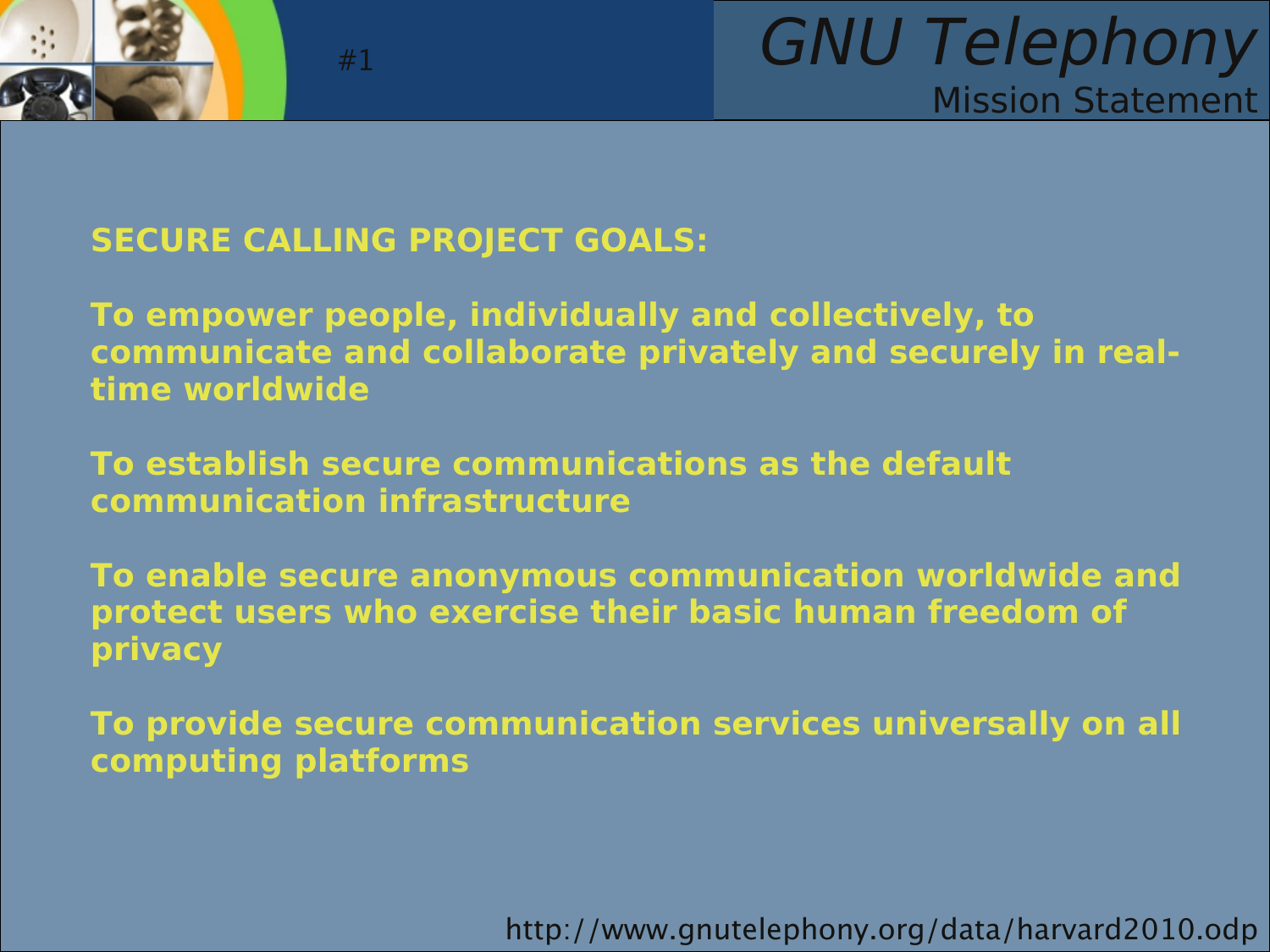

**Anyone can review what they receive; no hidden backdoors**

**Anyone can modify the software for their specific needs or for specific platforms**

**Anyone can redistribute the software and help make it widely available**

**Everyone has universal and unrestricted access to the software worldwide**

**Everyone can participate on an equal basis in it's development**

**No-one can remove the software from availability once distributed**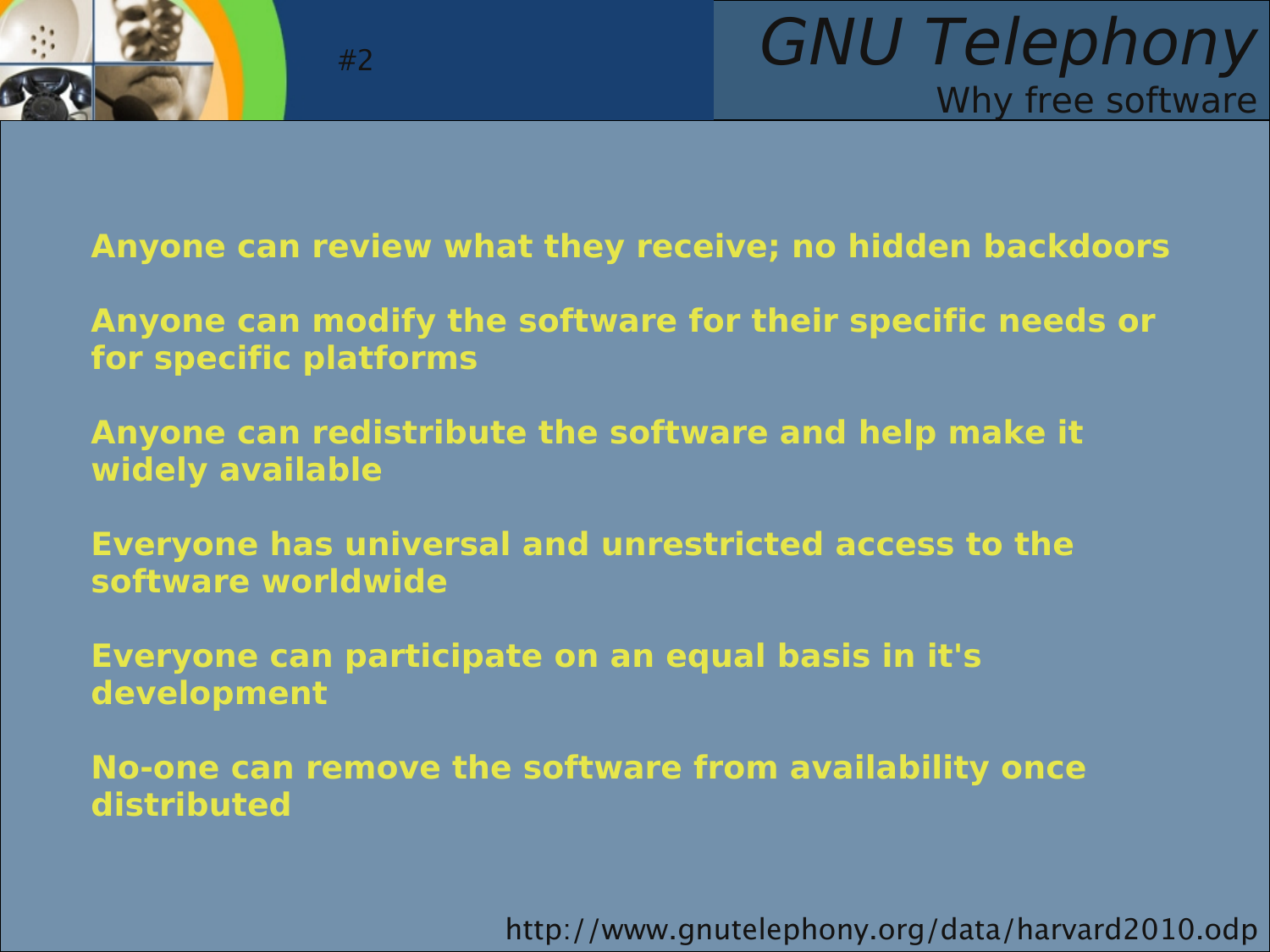



- **Software Patents and Intellectual Monopolies**
- **Anti-privacy laws effecting communication services**
- **Service Blocking and Net Neutrality**
- **Private commercial data mining**

- **The need for Zero-Knowledge Systems to protect users, zero forward knowledge to protect past conversations, etc**
- **Peer review-able code and verifiable algorithms**
- **Verifiable end-user client software**
- **Trustworthy hardware and client operating systems**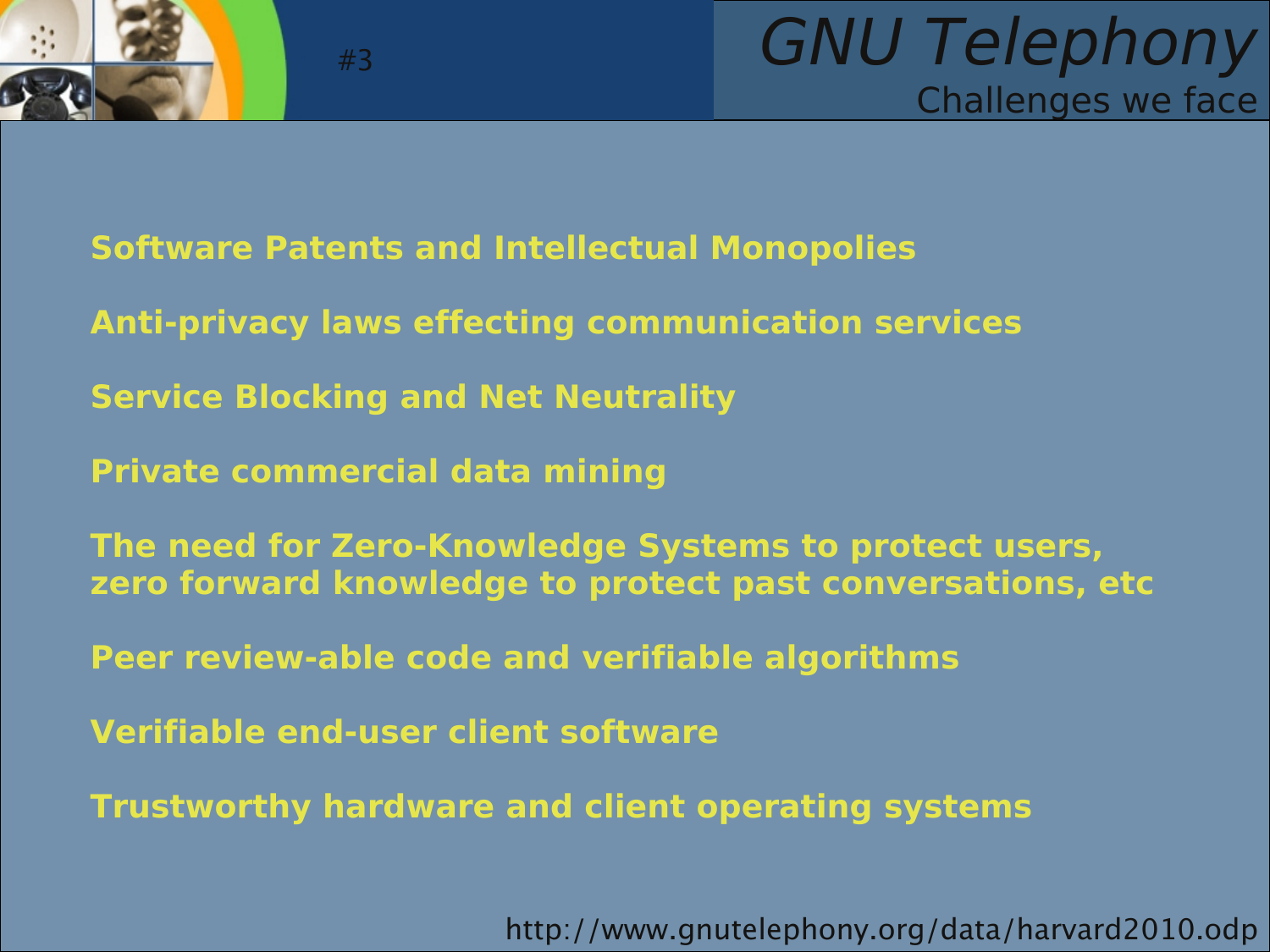

GNU Telephony Why privacy matters

**Everyone has secrets**

- **Some want to know your secrets to do you harm**
- **Freedom is responsibility, and when others become responsible for your privacy, you loose both**
- **The dilemma of false positives**

#4

- **Securing your borders**
- **Casper is not the friendly ghost**
- **Universal encryption is asymmetric warfare against mass surveillance**
- **What protects freedom of speech in the Internet age is the munitions of encryption, as the first amendment merges with the 2nd**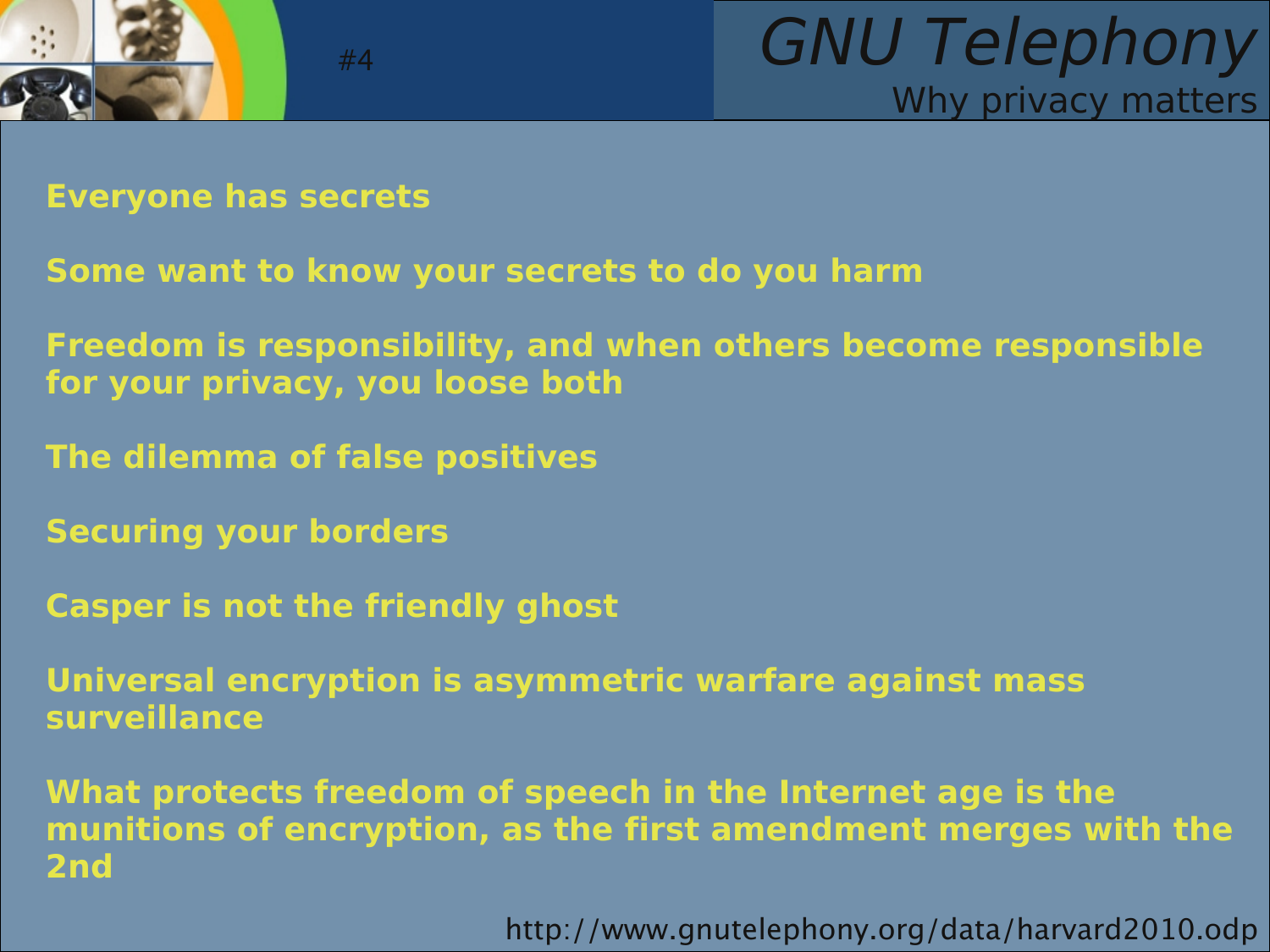



**1949 George Orwell publishes "1984"**

#5

**1994 Calea Act introduced into law with promise never to be used for mass domestic surveillance**

**2001 (spring) Mass domestic communication intercept begins using Calea mandated backdoors**

**2004 CALEA proposed for VoIP, Internet Common Congress Held**

**2006 GNU ZRTP stack Introduced**

**2007 GNU Secure Calling Project started**

**2008 GNU SIP Witch Introduced as secure phone switch**

**2010 Secure Calling in Ubuntu 10.04 and Fedora F13 GNU/Linux**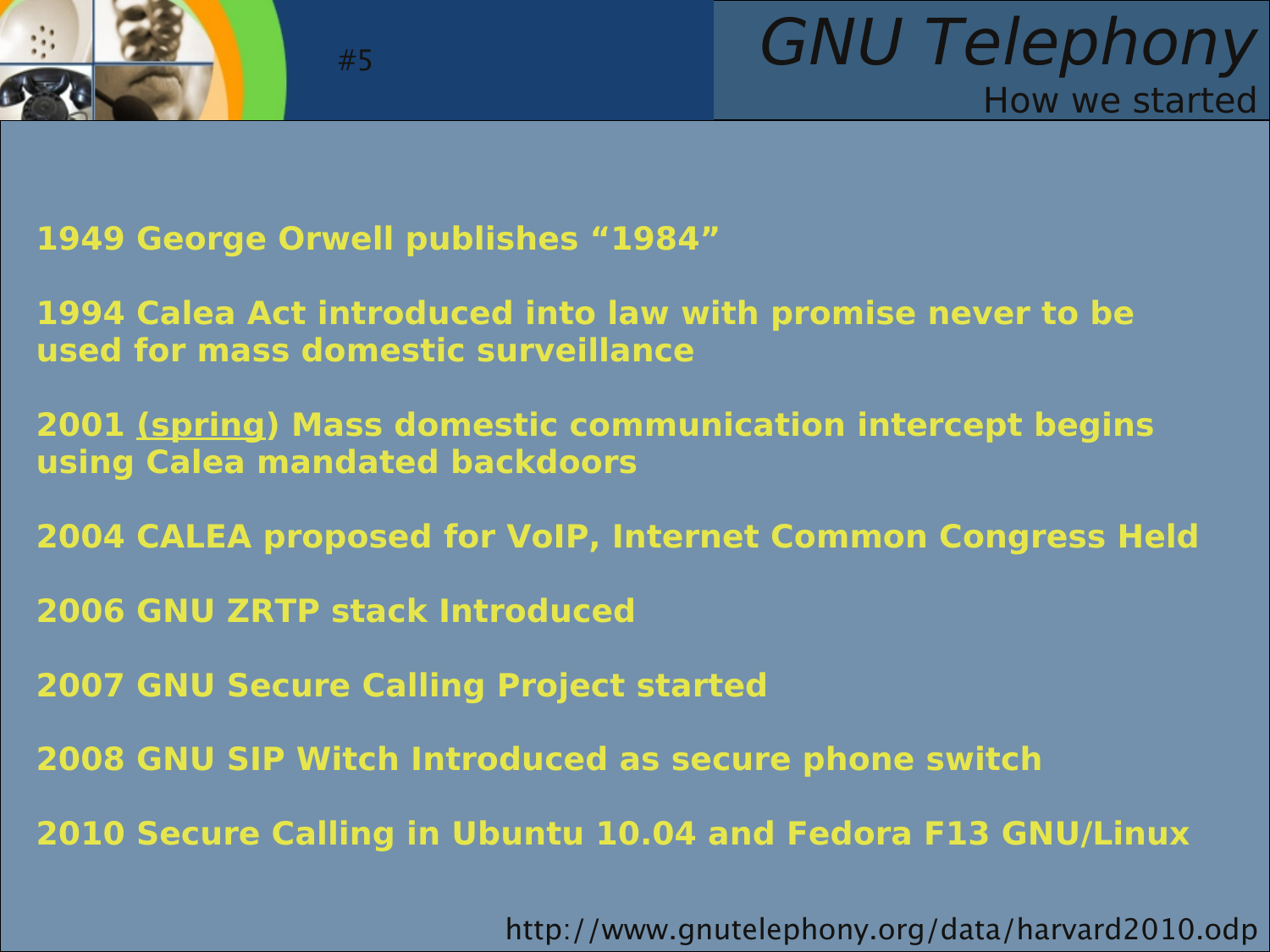#### GNU Telephony Classic Media Insecurity

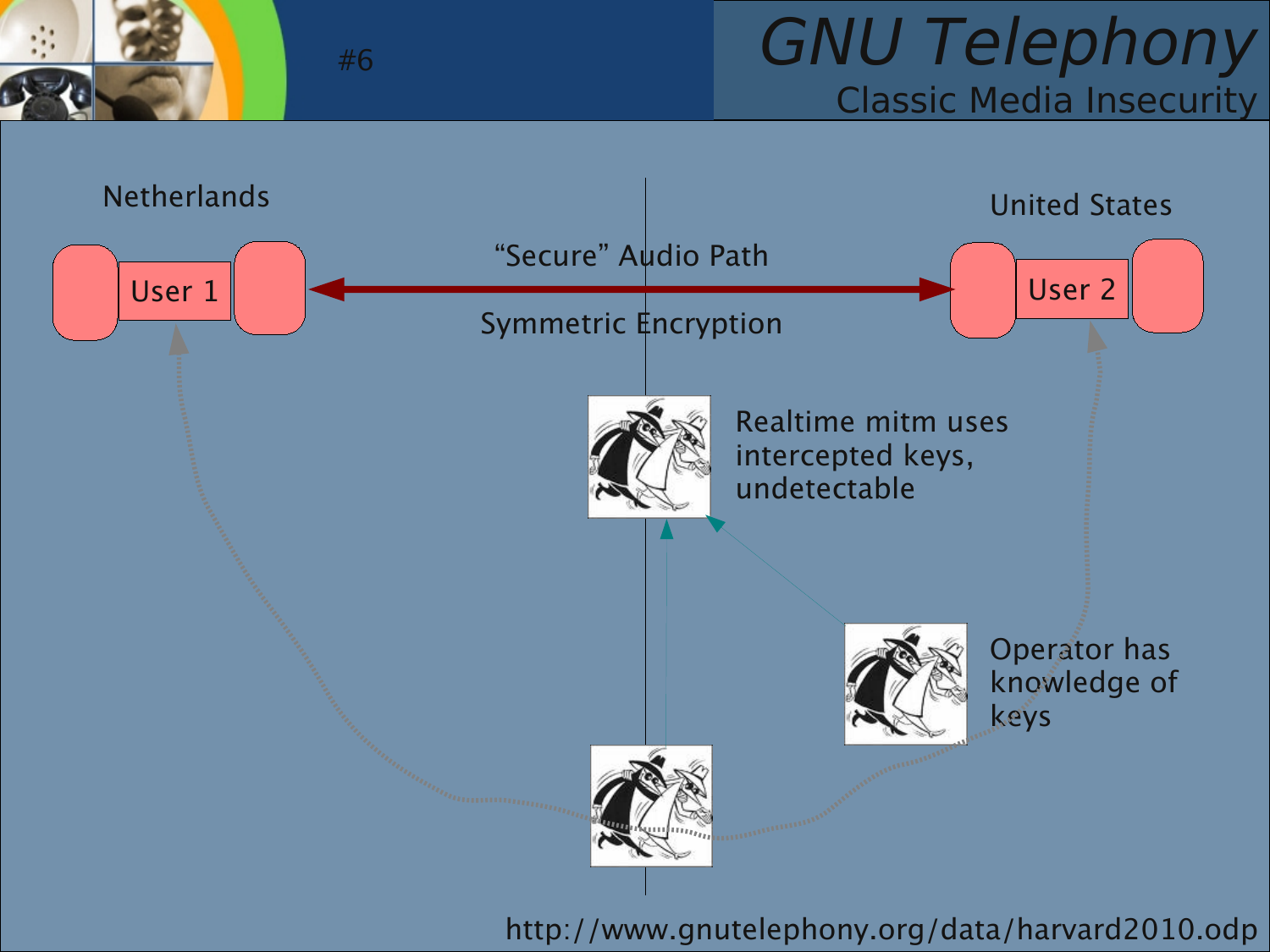

#### GNU Telephony SDES Media Insecurity

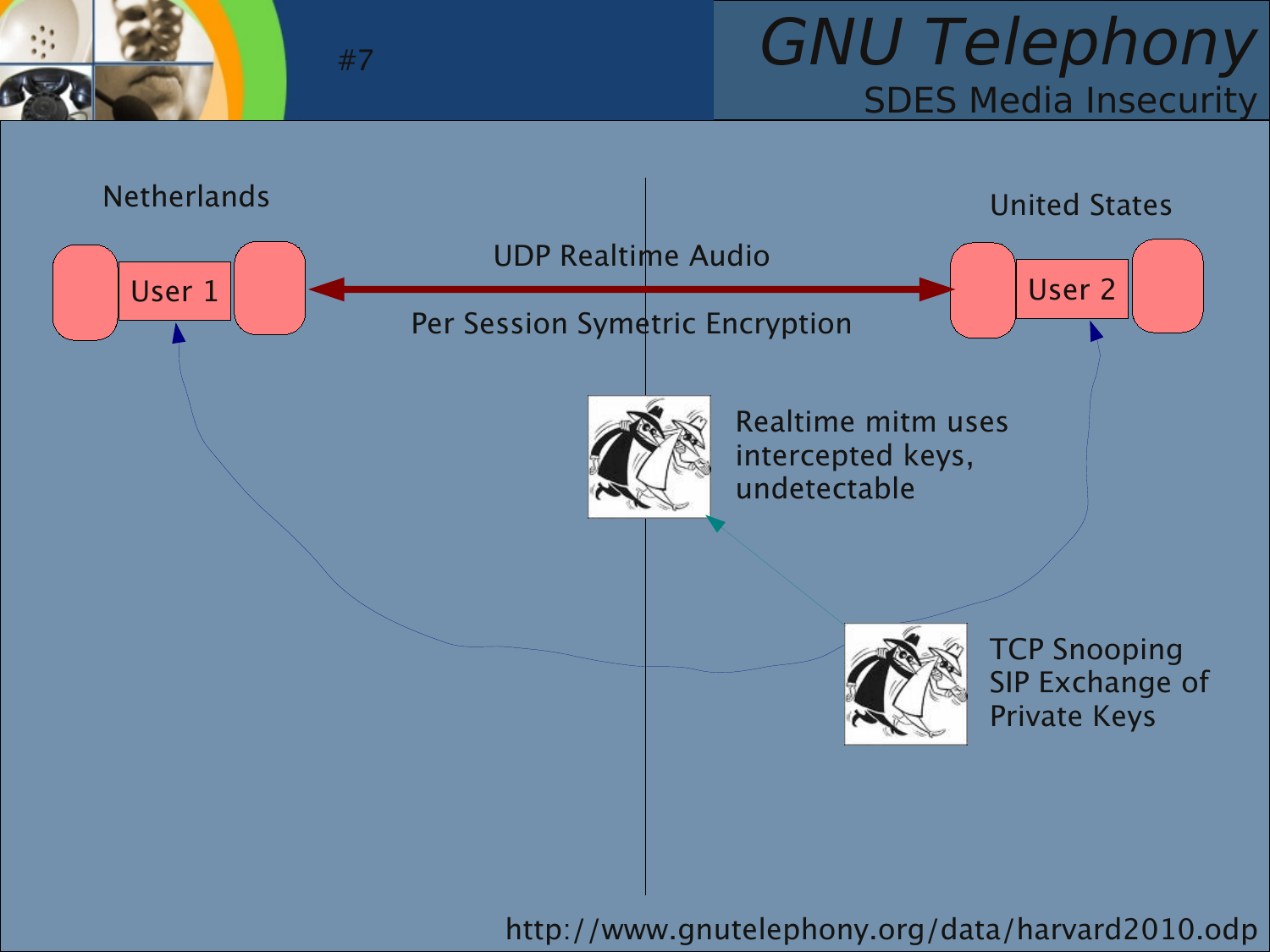# GNU Telephony S-RTP & PKI Media Insecurity

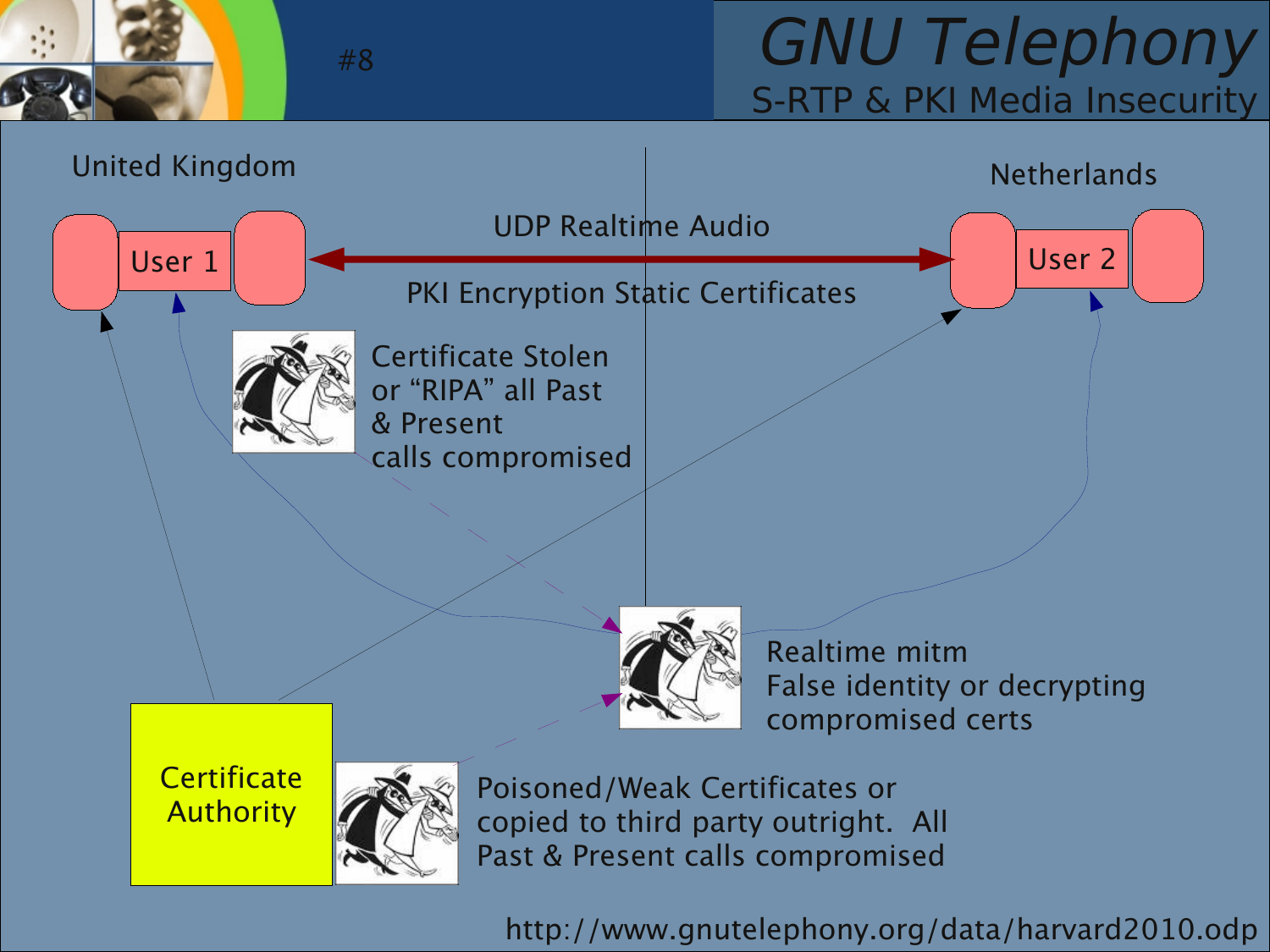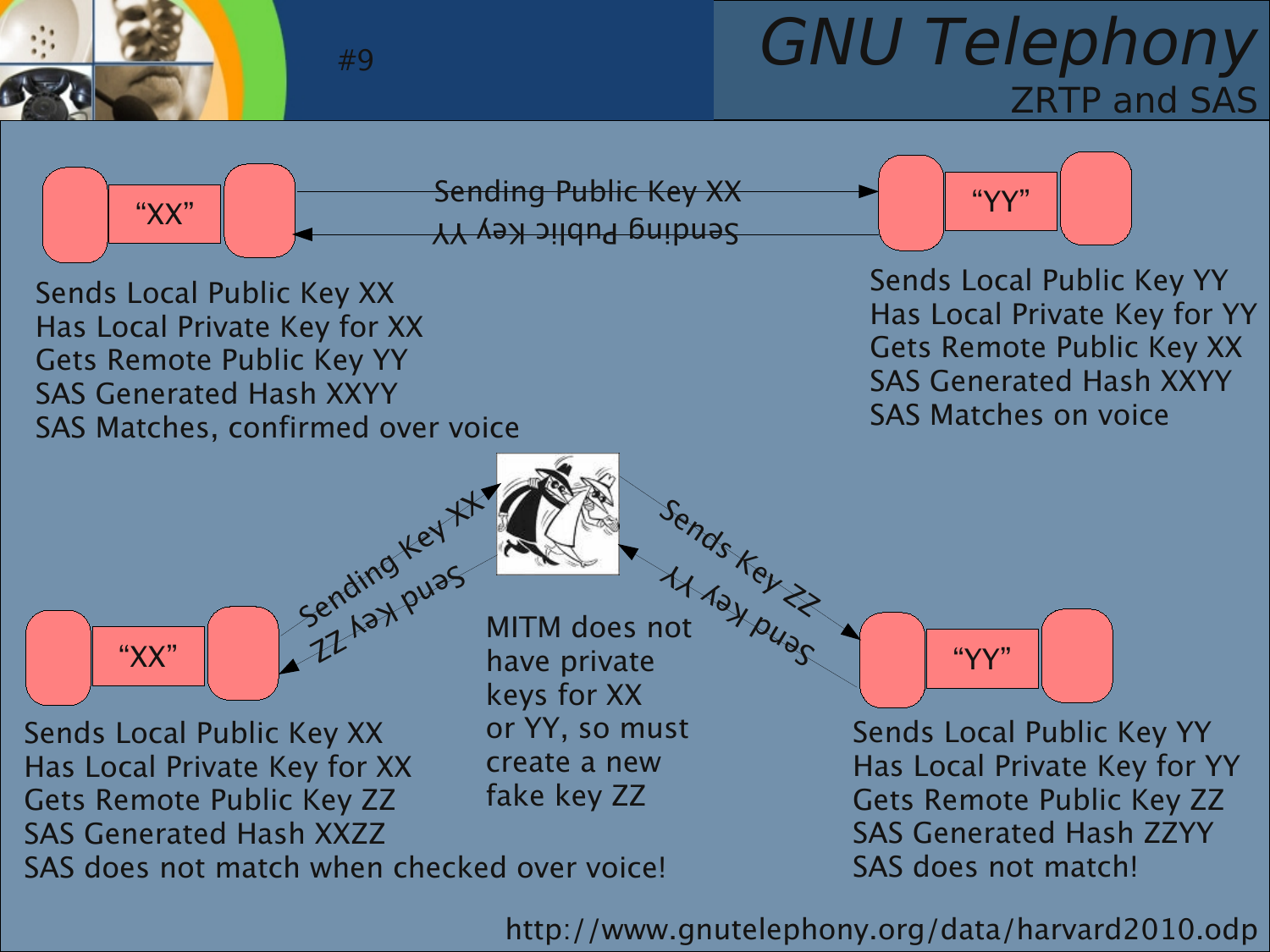

#### GNU Telephony ZRTP Media Security

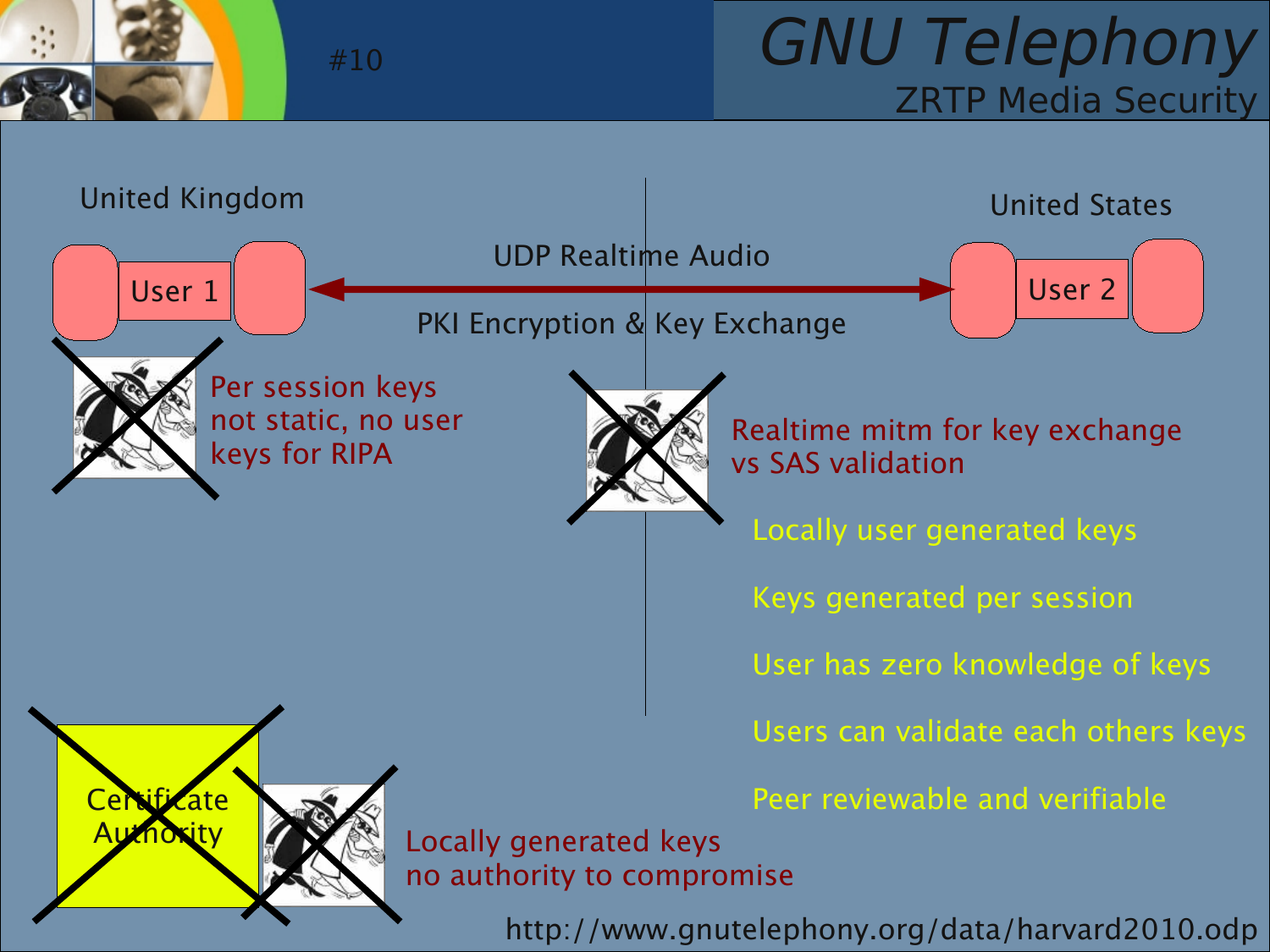

GNU Telephony ZRTP & PBX enrollment





Destination insecure! But also no SAS to confirm

#11

Cannot call securely between nodes

IP-PBX Server must be "trusted"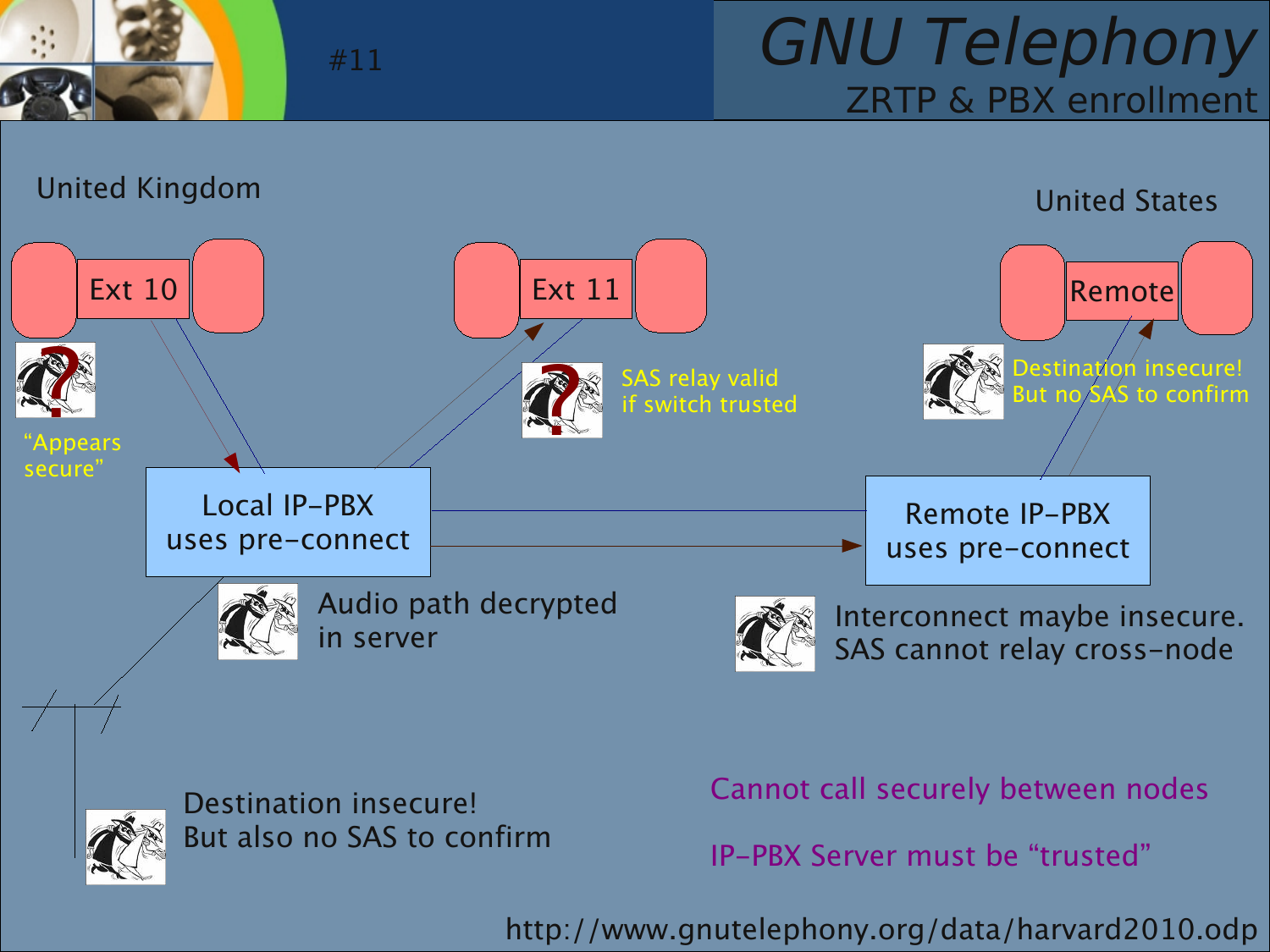

#### GNU Telephony ZRTP & PBX Passthrough





Destination insecure! But also no SAS to confirm

#12

Cannot call securely between nodes

Enrollment is used, IP-PBX holds keys, can falsify encrypted path in switch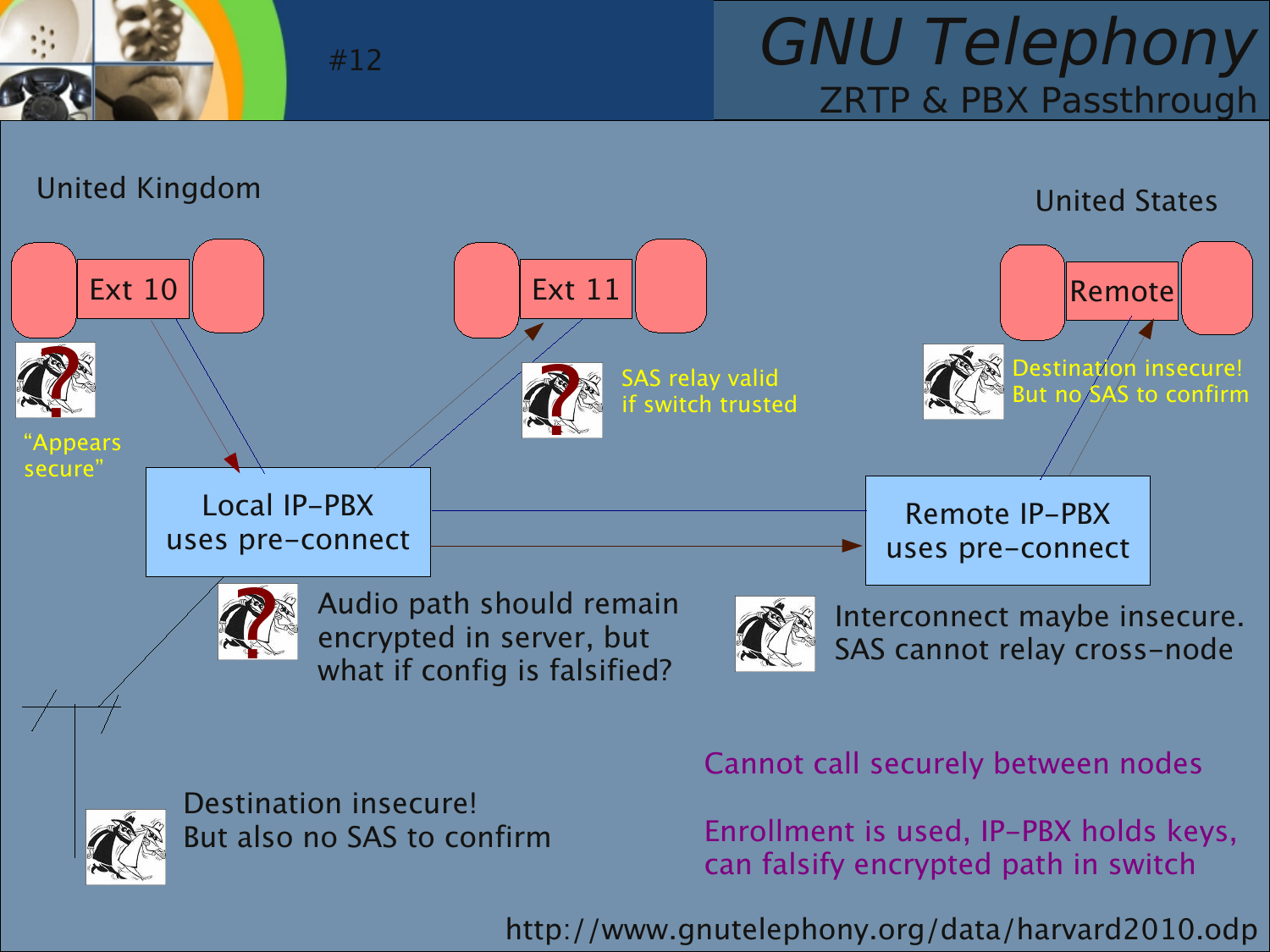#### GNU Telephony SIP Witch & Media Security #13

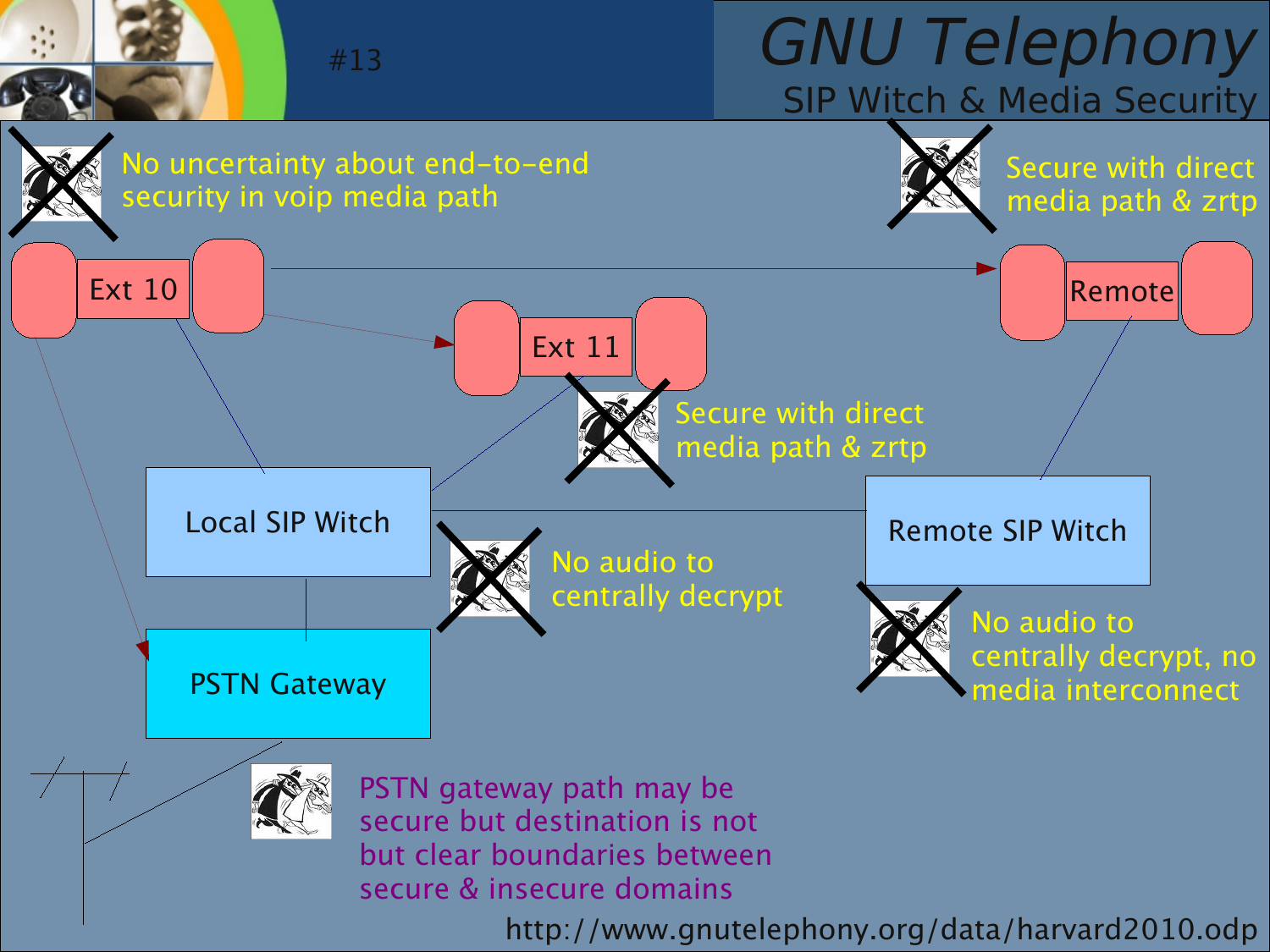

GNU Telephony NAT and Media Proxy



Rewrite of firewall rules to packet forward rtp media on the fly

Integrated rewrite of SIP SDP based on public appearing addresses

Clients have no need for NAT support; all done in one place in sipwitch!

Low cpu overhead, minimal latency, and stateful; server dies but calls remain alive!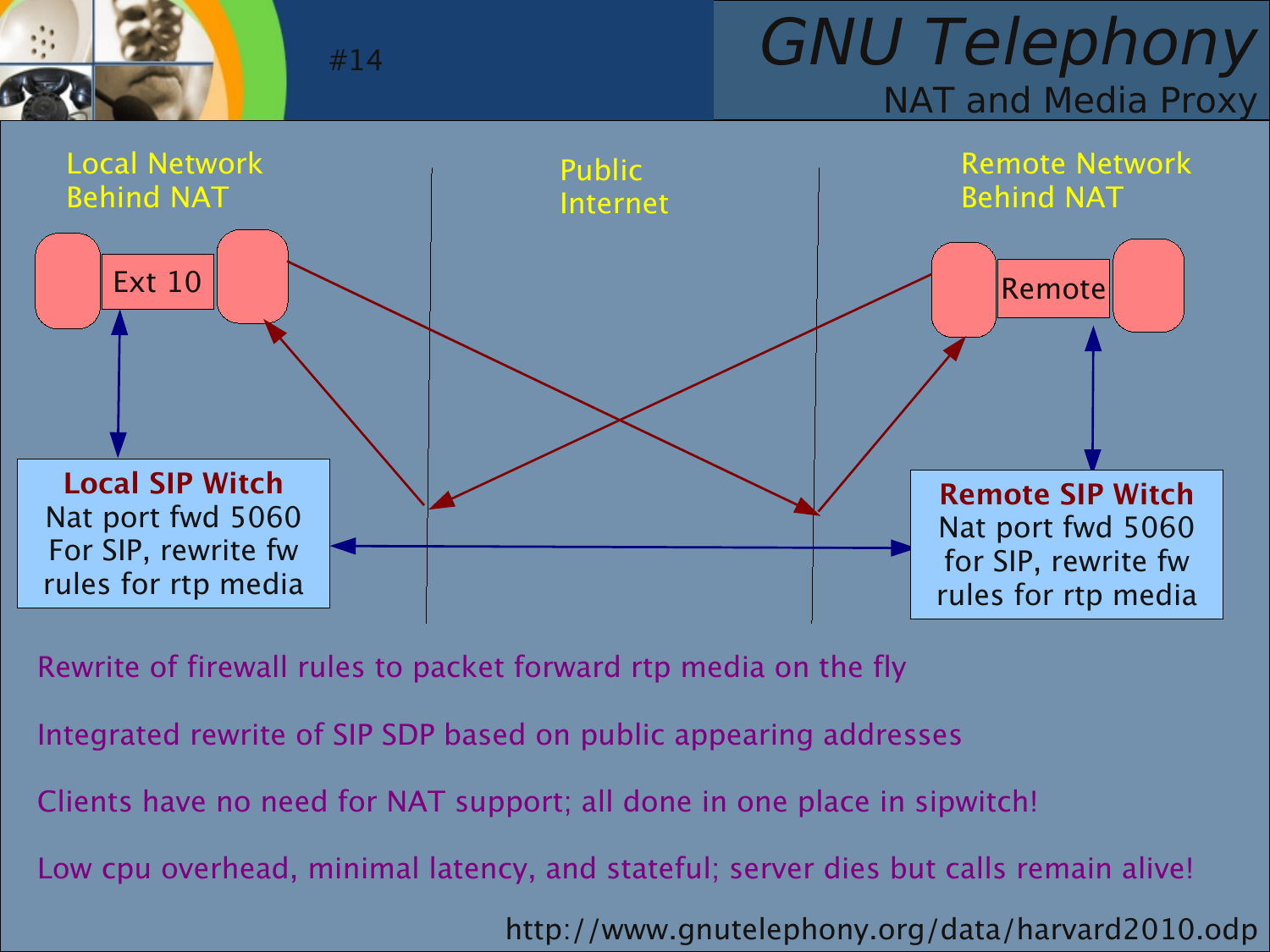

# GNU Telephony Traditional Roles

SIP Telephone Switch:

- \* call forward and multi-nodal
- \* multi-party ring & registration
- \* multi-node and routing
- \* class of service/profiles
- \* reduced traffic on trusted nets
- \* feature code dialing (todo)
- \* hunting & acd (todo)
- \* speed dialing (todo)

Internet Hosted Service: \* media peering possible \* virtualizes well \* can run as user w/o root SIP Embedded Gateway:

- \* map subscriber to multi-party
- \* arm, mips port proven
- \* compilable for embedded
- \* rtp media proxy
- \* very low overhead
- \* xmlrpc remote management

Secure Call Domain adjunct: \* cross-register with IP-PBX \* fwd insecure to IP-PBX \* clean domain division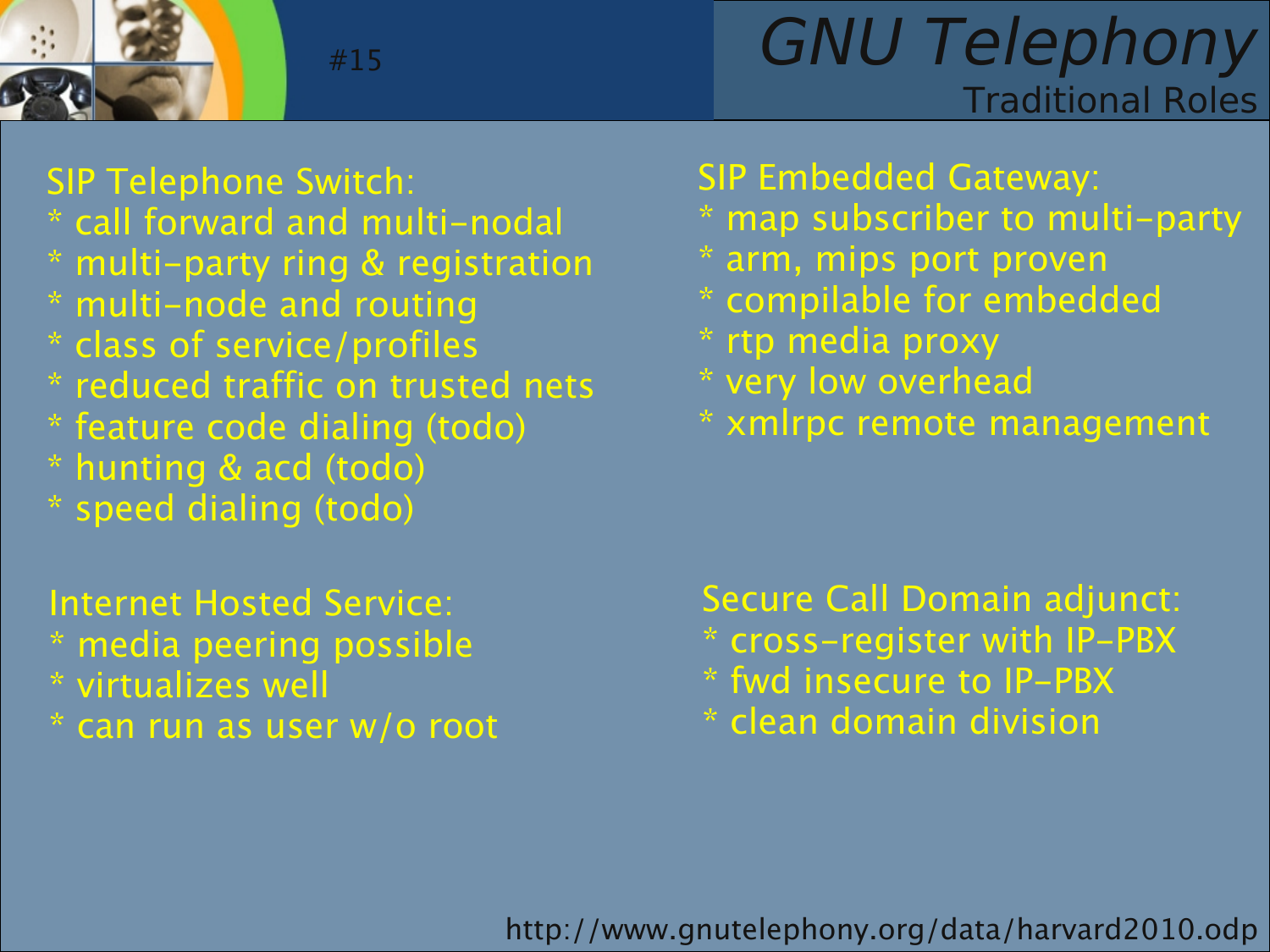

Use existing SIP softphone clients

#16

- Use your system Login account as a SIP login
- Single sign-on for multiple remote accounts
- Single place to implement NAT correctly!
- Automatic self configuration!
- Simplified service provider provisioning
- Creative routing and redirection; a "Gstreamer" for VoIP!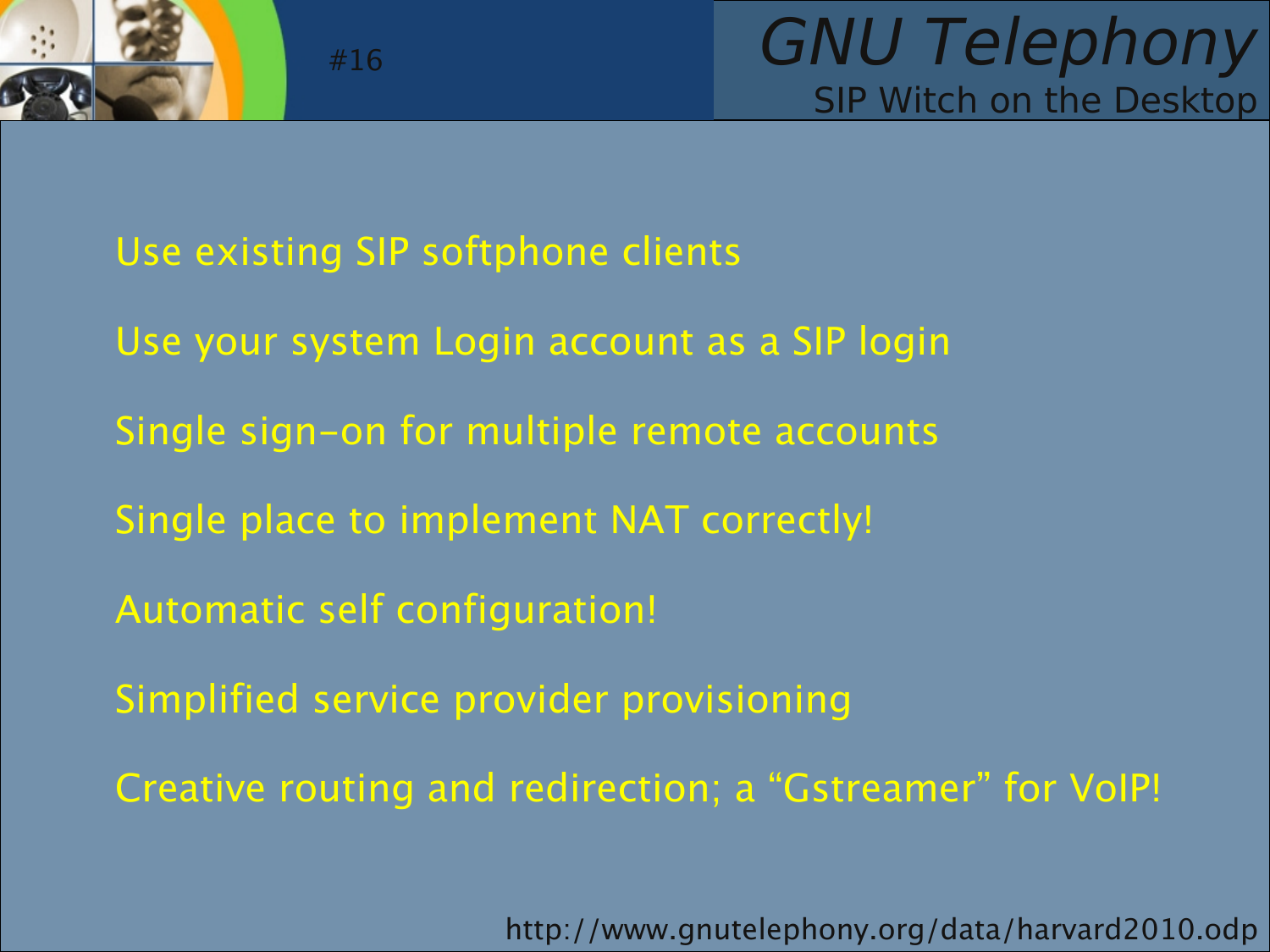### GNU Telephony Domain Calling

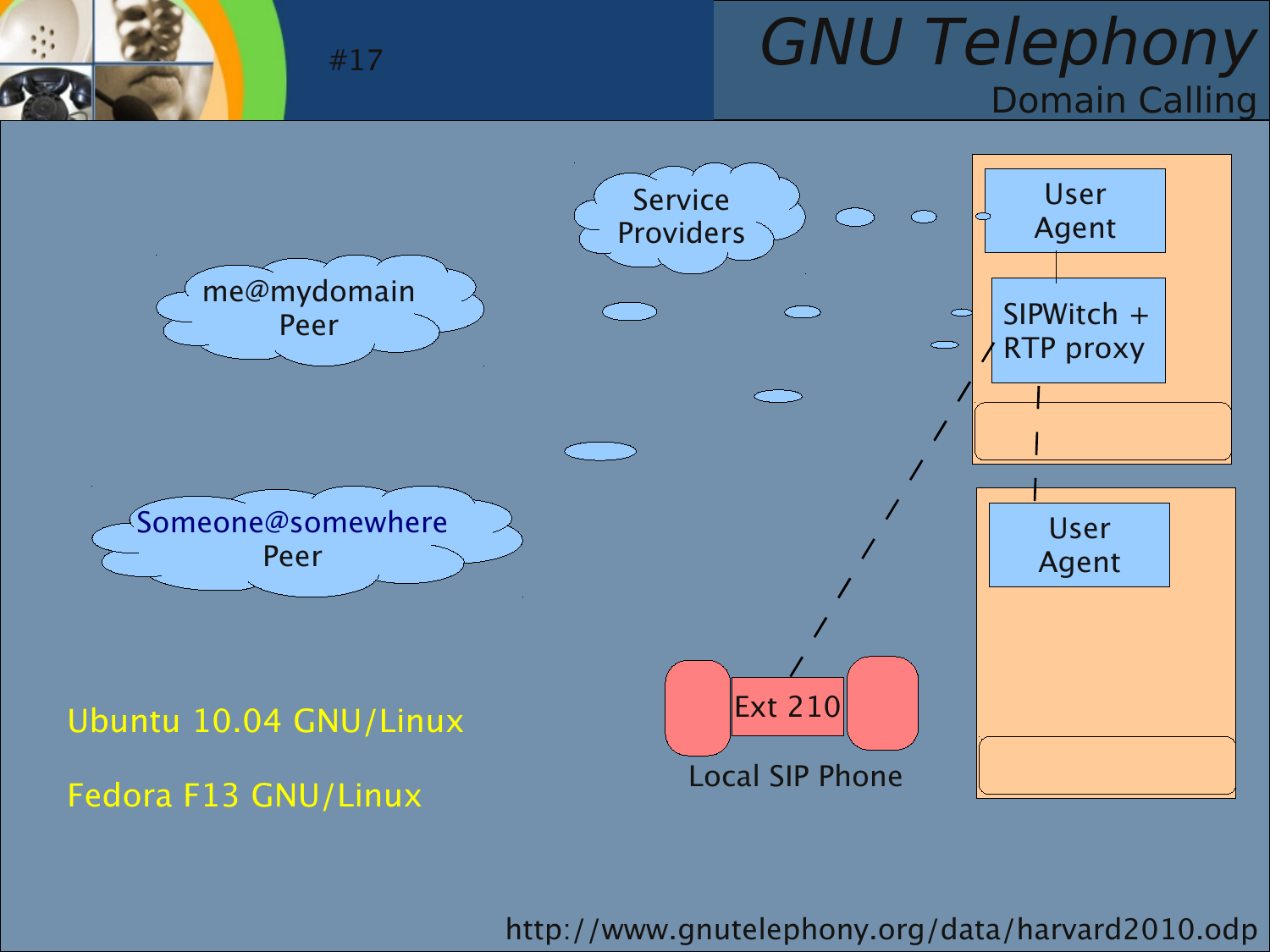### GNU Telephony The VoIP Desktop

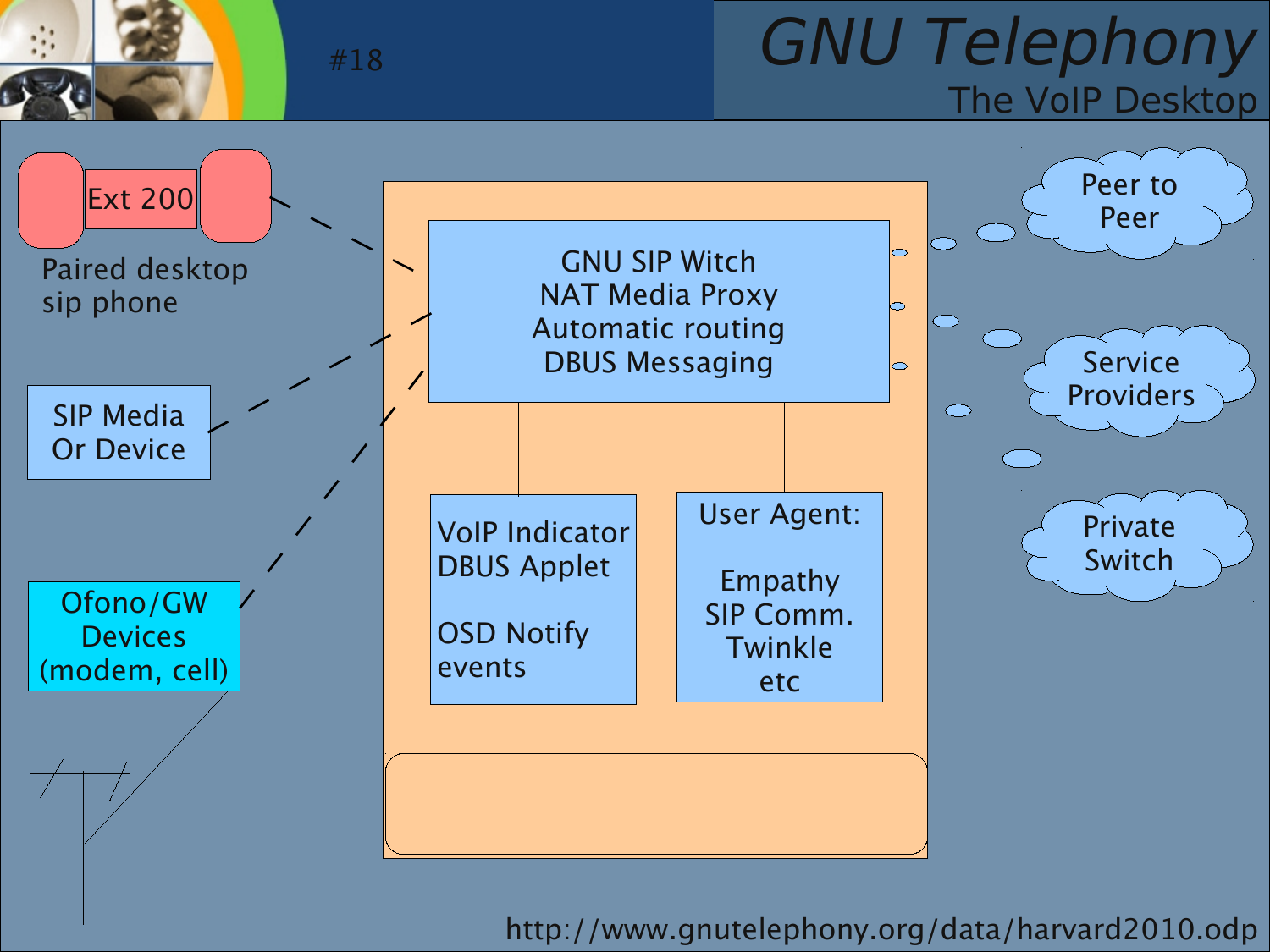

# **How you can help**

Create domain calling networks bottom-up Test and use various deployment models Report bugs to [sipwitch-devel@gnu.org](mailto:sipwitch-devel@gnu.org) Document using different GNU/Linux distros Help us document basic sipwitch use cases Test SIP clients and devices Contribute code to the community Communicate freely using free software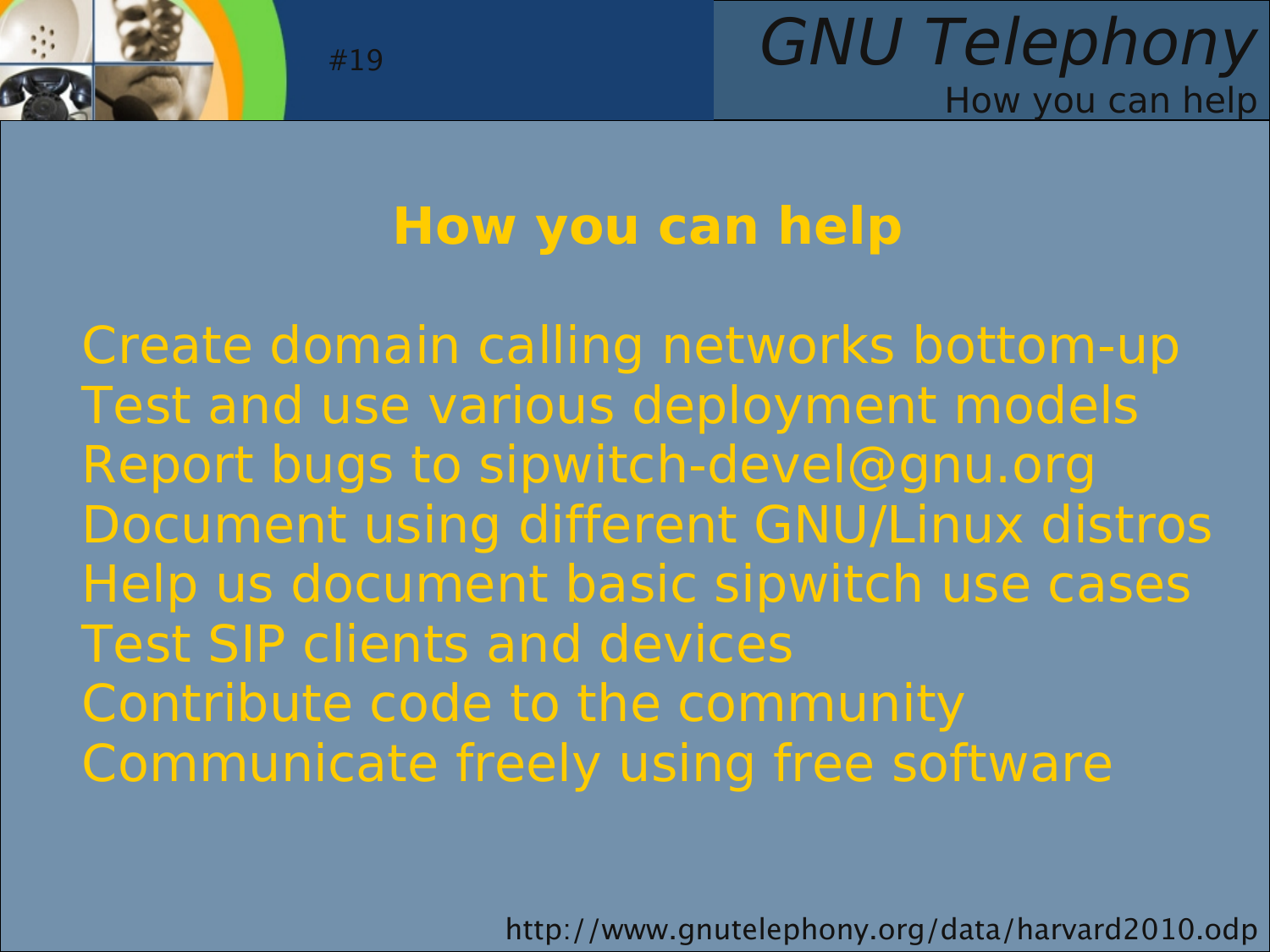

### GNU Telephony **Contacting**

# **GNU Telephony** http://www.gnutelephony.org <mailto:dyfet@gnutelephony.org> mailto:sipwitch-devel@gnu.org

Free World Dialup: 688841 sip:[dyfet@sip.gnutelephony.org](mailto:dyfet@sip.gnutelephony.org) irc:#bayonne irc.freenode.net jabber:gnudyfet@gmail.com